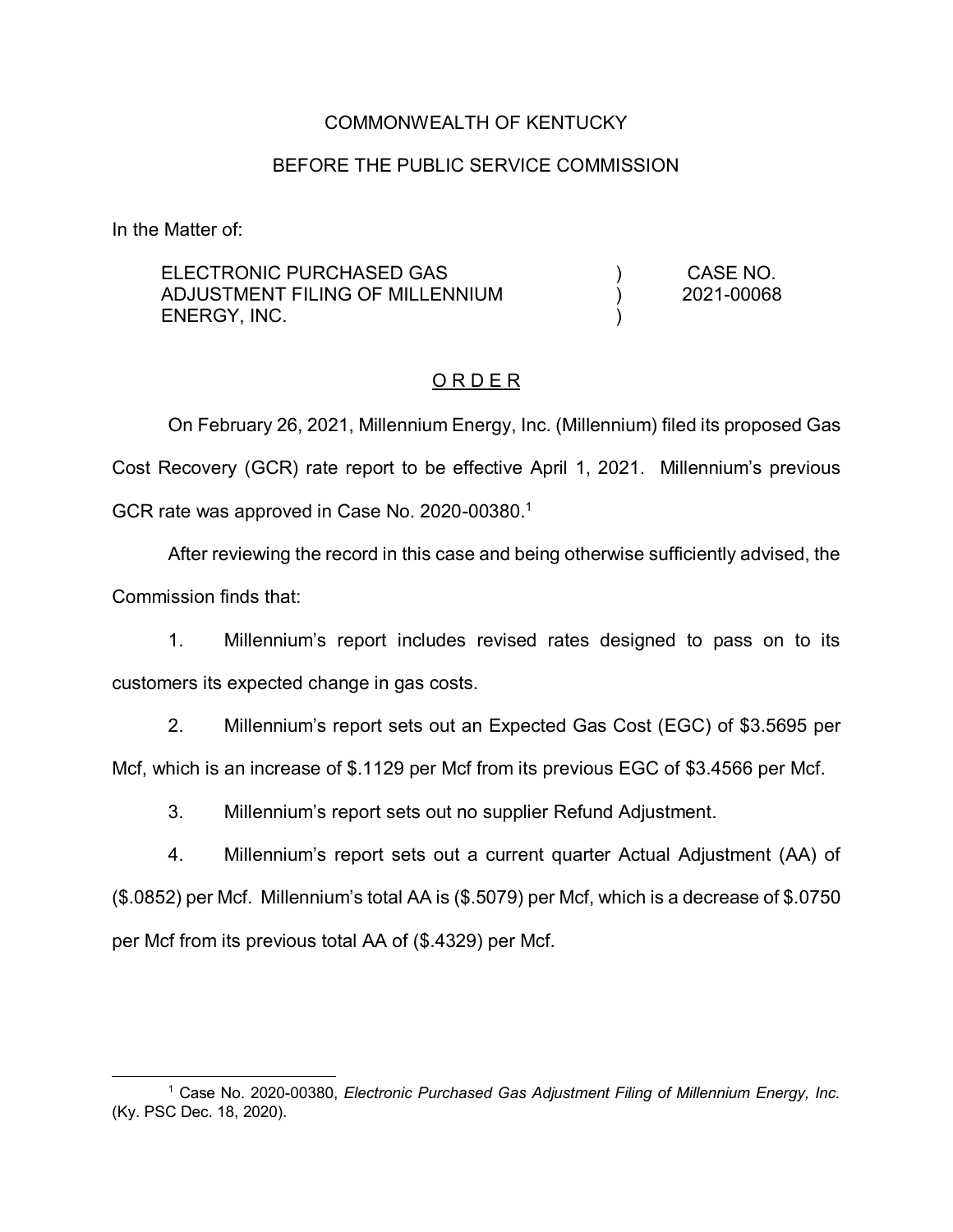5. Millennium's report sets out a current quarter Balance Adjustment (BA) of (\$.0057) per Mcf. Millennium's total BA is \$.0033 per Mcf, which is a decrease of \$.0047 per Mcf from its previous total BA of \$.0080 per Mcf.

6. Millennium's GCR rate is \$3.0649 per Mcf, which is an increase of \$.0332 per Mcf from the previous GCR rate of \$3.0317 per Mcf.

7. The rates set forth in the Appendix to this Order are fair, just and reasonable and should be approved for service rendered by Millennium on and after April 1, 2021.

8. Should Millennium purchase sustainable natural gas from a renewable source during the reporting period of any future GCR reports then the supplier, cost, and amount must be documented in its cover letter to the Commission.

IT IS THEREFORE ORDERED that:

1. The rates proposed by Millennium and set forth in the Appendix to this Order are approved for service rendered on and after April 1, 2021.

2. Within 20 days of the date of entry of this Order, Millennium shall file with this Commission, using the Commission's electronic Tariff Filing System, revised tariff sheets setting out the rates approved herein and reflecting that they were approved pursuant to this Order.

3. This case is closed and removed from the Commission's docket.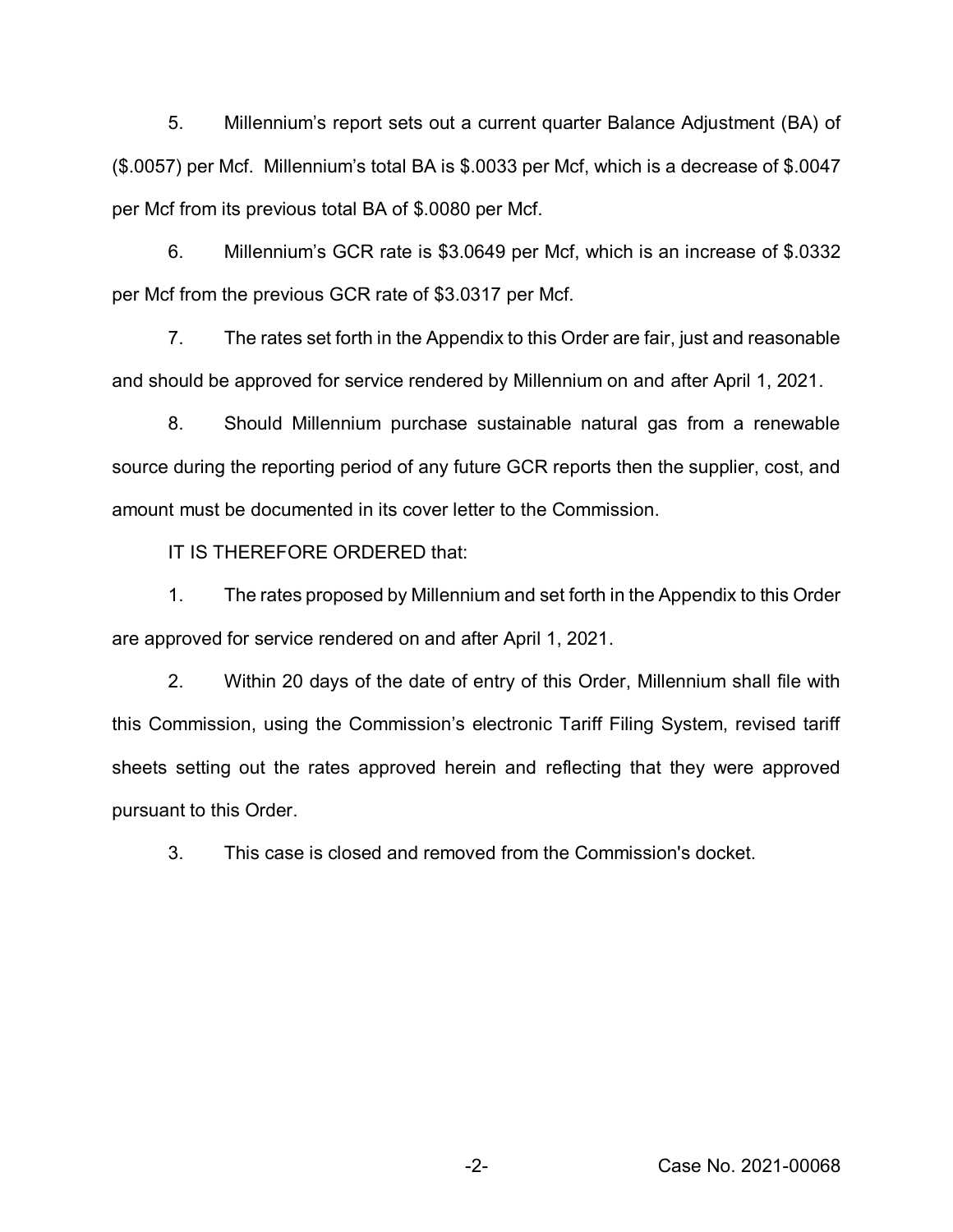By the Commission



ATTEST:

Bidwell

Executive Director

Case No. 2021-00068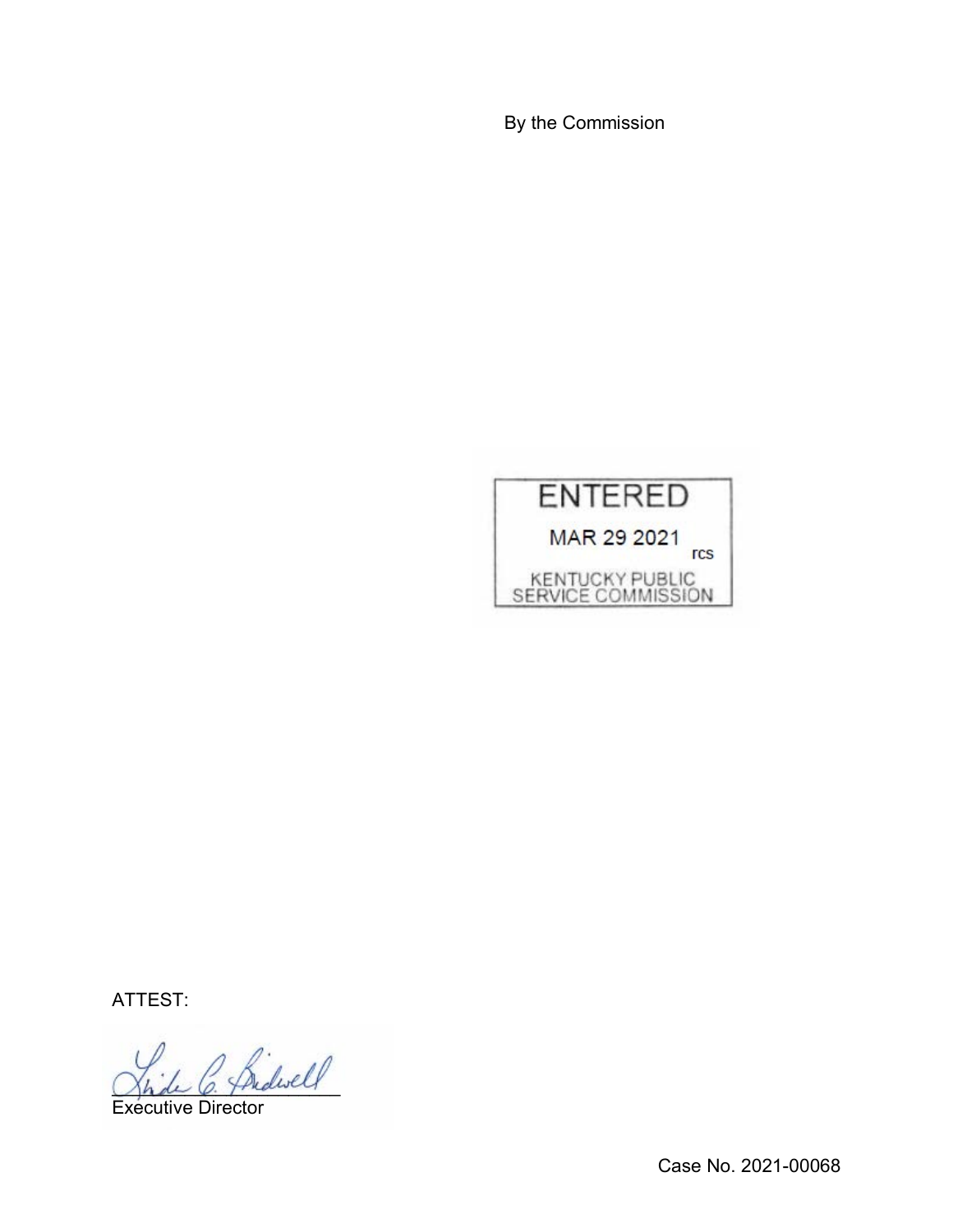# APPENDIX

# APPENDIX TO AN ORDER OF THE KENTUCKY PUBLIC SERVICE COMMISSION IN CASE NO. 2021-00068 DATED MAR 29 2021

The following rates and charges are prescribed for the customers in the area served by Millennium Energy, Inc. All other rates and charges not specifically mentioned herein shall remain the same as those in effect under the authority of this Commission prior to the effective date of this Order.

#### **Residential**

|                           |    | <b>Base Rate</b> | <b>Gas Cost</b><br>Recovery<br>Rate |    | Total  |  |  |  |
|---------------------------|----|------------------|-------------------------------------|----|--------|--|--|--|
| All Mcf                   | \$ | 4.0000           | \$3.0649                            | \$ | 7.0649 |  |  |  |
| Commercial and Industrial |    |                  |                                     |    |        |  |  |  |
| All Mcf                   | S  | 3.0000           | \$3.0649                            | S  | 6.0649 |  |  |  |